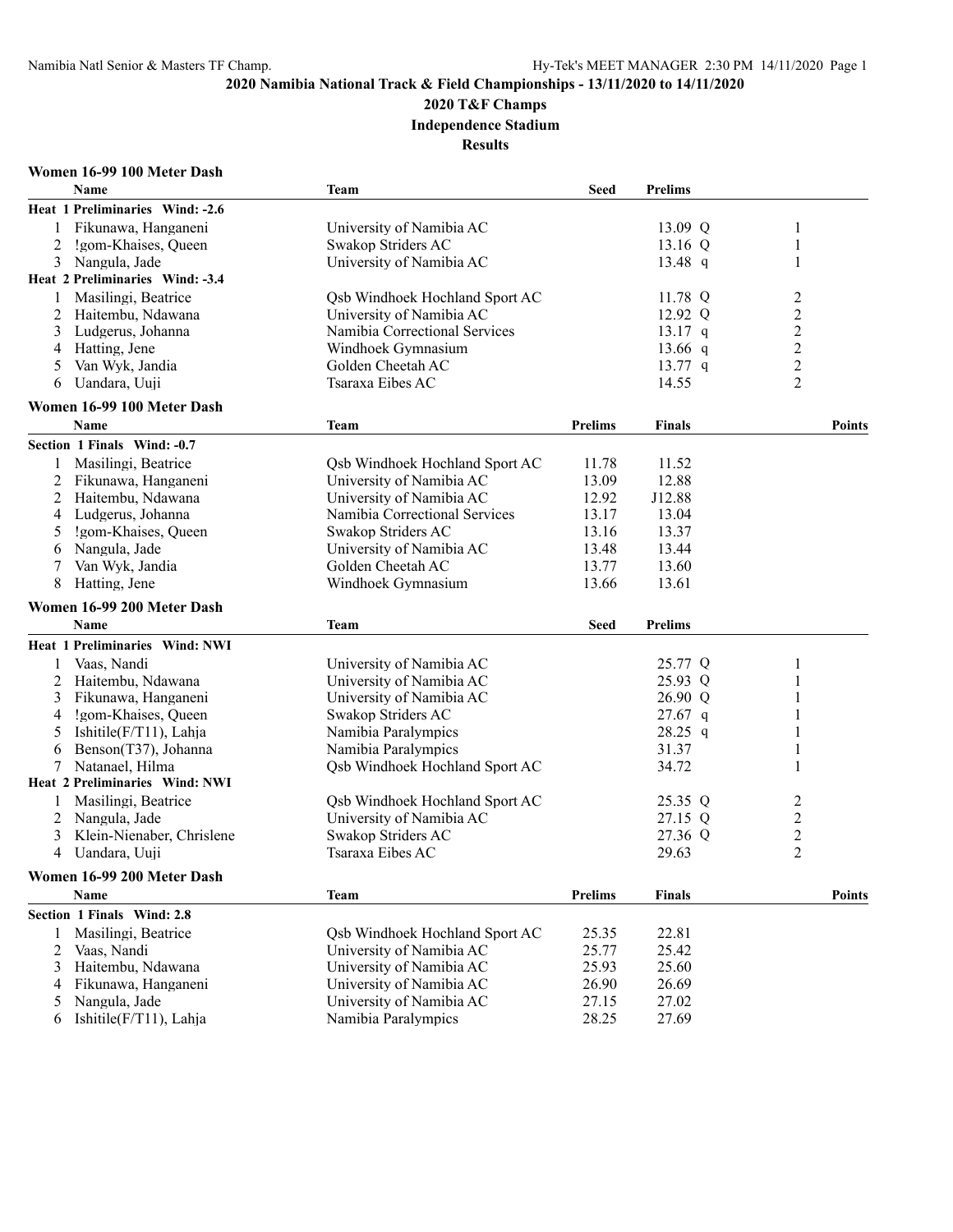**2020 T&F Champs**

**Independence Stadium**

**Results**

## **Section 1 Finals Wind: 2.8 ... (Women 16-99 200 Meter Dash)**

|           | Name                       | <b>Team</b>                    | <b>Prelims</b> | <b>Finals</b> | <b>Points</b> |
|-----------|----------------------------|--------------------------------|----------------|---------------|---------------|
|           | Klein-Nienaber, Chrislene  | Swakop Striders AC             | 27.36          | 27.96         |               |
|           | Women 16-99 400 Meter Dash |                                |                |               |               |
|           | Name                       | <b>Team</b>                    | Seed           | <b>Finals</b> | <b>Points</b> |
| Section 1 |                            |                                |                |               |               |
|           | Masilingi, Beatrice        | Qsb Windhoek Hochland Sport AC |                | 58.46         |               |
| 2         | Vaas, Nandi                | University of Namibia AC       |                | 59.50         |               |
| 3         | Gustav, Radegundus         | Namibia Correctional Services  |                | 1:01.13       |               |
| 4         | Ishitile(F/T11), Lahja     | Namibia Paralympics            |                | 1:05.37       |               |
| 5         | Junias, Ndahambelela O     | Namibia Police Force AC        |                | 1:09.33       |               |
| 6         | Kandonga, Assera           | Nys-Rietfontein AC             |                | 1:15.89       |               |
|           | Natanael, Hilma            | Qsb Windhoek Hochland Sport AC |                | 1:18.04       |               |
| 8         | Ndara, Rosalia             | Nys-Rietfontein AC             |                | 1:35.16       |               |
|           | Women 16-99 800 Meter Run  |                                |                |               |               |
|           | <b>Name</b>                | Team                           | Seed           | <b>Finals</b> | <b>Points</b> |
| Section 1 |                            |                                |                |               |               |
| 1         | Mbonga, Christine          | Qsb Windhoek Hochland Sport AC |                | 2:11.65       |               |
| 2         | Nduviteko, Salmi           | Namibia Police Force AC        |                | 2:22.36       |               |
| 3         | Gustav, Radegundus         | Namibia Correctional Services  |                | 2:25.00       |               |
| 4         | Titu, Peneyambeko          | Kakadhinwa AC                  |                | 2:37.76       |               |
| 5         | Silas, Paskaria            | Oshakati AC                    |                | 2:42.79       |               |
| 6         | Eelu, Rauuna               | Namibia Correctional Services  |                | 2:48.85       |               |
|           | Shihala, Indileni          | Olupale AC                     |                | 3:12.79       |               |
|           | Women 16-99 1500 Meter Run |                                |                |               |               |
|           | Name                       | Team                           | Seed           | <b>Finals</b> | <b>Points</b> |
|           |                            |                                |                |               |               |
| Section 1 |                            |                                |                |               |               |
|           | Mbonga, Christine          | Osb Windhoek Hochland Sport AC |                | 5:03.84       |               |
| 2         | Nduviteko, Salmi           | Namibia Police Force AC        |                | 5:09.25       |               |
| 3         | Titu, Peneyambeko          | Kakadhinwa AC                  |                | 5:11.47       |               |
| 4         | Jeremia, Beata             | Kakadhinwa AC                  |                | 5:13.32       |               |
| 5         | Shihala, Indileni          | Olupale AC                     |                | 5:18.68       |               |
| 6         | Nghishoongele, Ndakulilwa  | Kakadhinwa AC                  |                | 5:21.94       |               |
| 7         | Silas, Paskaria            | Oshakati AC                    |                | 5:27.95       |               |
| 8         | Eelu, Rauuna               | Namibia Correctional Services  |                | 5:35.68       |               |
| 9         | Watson, Tarietha           | Windhoek Gymnasium             |                | 5:37.57       |               |
|           | Kauhonwa, Lovisa           | Kakadhinwa AC                  |                | <b>DNF</b>    |               |
| $--$      | Shilongo, Shivomwene       | Namibia Correctional Services  |                | <b>DNF</b>    |               |
|           | Women 16-99 5000 Meter Run |                                |                |               |               |
|           | Name                       | <b>Team</b>                    | <b>Seed</b>    | <b>Finals</b> | <b>Points</b> |
| Section 1 |                            |                                |                |               |               |
| 1         | Nghishoongele, Ndakulilwa  | Kakadhinwa AC                  |                | 18:49.91      |               |
| 2         | Matana, Kaleninasho        | Cheetah AC                     |                | 19:07.15      |               |
| 3         | Shilongo, Shivomwene       | Namibia Correctional Services  |                | 19:11.02      |               |
| 4         | Kauhonwa, Lovisa           | Kakadhinwa AC                  |                | 21:03.38      |               |
| ---       | Jeremia, Beata             | Kakadhinwa AC                  |                | <b>DNF</b>    |               |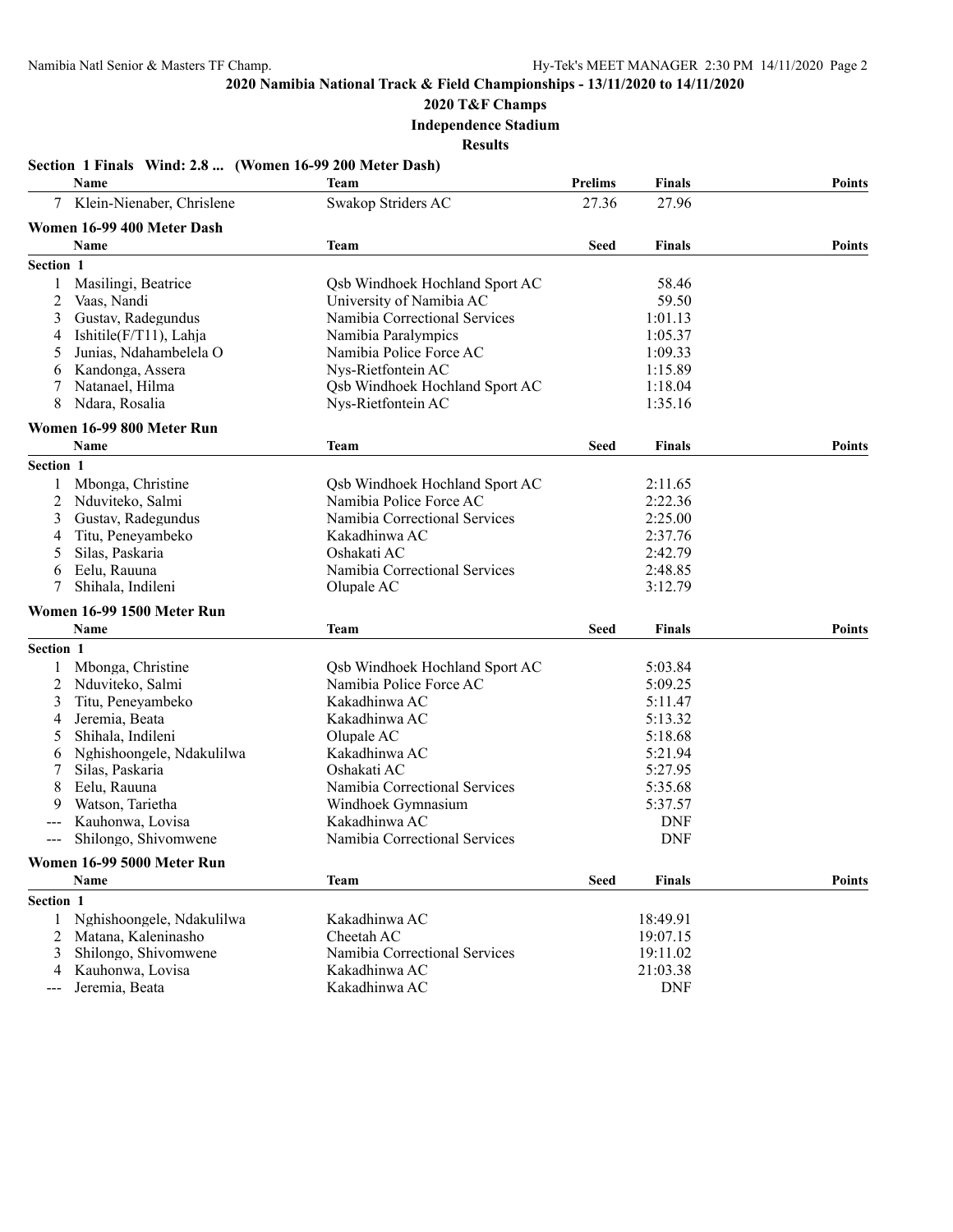#### **2020 T&F Champs**

**Independence Stadium**

|                     | Women 16-99 4x100 Meter Relay              |                                       |                 |             |                    |                   |               |
|---------------------|--------------------------------------------|---------------------------------------|-----------------|-------------|--------------------|-------------------|---------------|
|                     | Team                                       | Relay                                 |                 | Seed        | <b>Finals</b>      |                   | <b>Points</b> |
| Section 1           |                                            |                                       |                 |             |                    |                   |               |
|                     | 1 University of Namibia AC                 | A                                     |                 |             | 51.31              |                   |               |
|                     | 1) Fikunawa, Hanganeni                     | 2) Haitembu, Ndawana                  | 3) Vaas, Nandi  |             |                    | 4) Nangula, Jade  |               |
| 2                   | Namibia Correctional Services              | A                                     |                 |             | 54.54              |                   |               |
|                     | 1) Gustav, Radegundus                      | 2) Ludgerus, Johanna                  | 3) Eelu, Rauuna |             |                    | 4) Haitope, Ester |               |
|                     | Women 16-99 4x400 Meter Relay              |                                       |                 |             |                    |                   |               |
|                     | Team                                       | Relay                                 |                 | Seed        | <b>Finals</b>      |                   | <b>Points</b> |
| Section 1           |                                            |                                       |                 |             |                    |                   |               |
| $\mathbf{1}$        | Namibia Police Force AC                    | A                                     |                 |             | 4:13.91            |                   |               |
| 2                   | Cheetah AC                                 | A                                     |                 |             | 5:08.37            |                   |               |
|                     | Women 16-99 High Jump                      |                                       |                 |             |                    |                   |               |
|                     | Name                                       | Team                                  |                 | Seed        | Finals             |                   | <b>Points</b> |
| Flight 1            |                                            |                                       |                 |             |                    |                   |               |
|                     | 1 Klein-Nienaber, Chrislene                | Swakop Striders AC                    |                 |             | 1.55m              |                   |               |
| 2                   | Smeer, Ida                                 | Osb Windhoek Hochland Sport AC        |                 |             | 1.50 <sub>m</sub>  |                   |               |
| $\qquad \qquad - -$ | Le Roux, Megan-Louise                      | Swakop Striders AC                    |                 |             | <b>NH</b>          |                   |               |
|                     |                                            |                                       |                 |             |                    |                   |               |
|                     | Women 16-99 Long Jump<br><b>Name</b>       | Team                                  |                 | Seed        | <b>Finals</b>      | Wind              | <b>Points</b> |
|                     |                                            |                                       |                 |             |                    |                   |               |
| Flight 1            |                                            | Triomf AC                             |                 |             | 5.57m              | 0.9               |               |
| 2                   | Louw, Natalie<br>Klein-Nienaber, Chrislene | Swakop Striders AC                    |                 |             | 5.11m              | 0.6               |               |
|                     | iithete, Frieda                            | University of Namibia AC              |                 |             | 4.90 <sub>m</sub>  | <b>NWI</b>        |               |
| 3                   | Mbonga, Christine                          | Qsb Windhoek Hochland Sport AC        |                 |             | 4.85m              | 0.6               |               |
| 4                   |                                            |                                       |                 |             |                    |                   |               |
| 5                   | Linus, Penny                               | University of Namibia AC              |                 |             | 4.43m              | <b>NWI</b>        |               |
| 6                   | Ishitile(F/T11), Lahja                     | Namibia Paralympics                   |                 |             | 4.34m              | 2.2               |               |
| 7                   | Rukoro, Fabiola                            | University of Namibia AC              |                 |             | 4.27m              | $+0.0$            |               |
| 8                   | Nambambi, Theresia                         | University of Namibia AC              |                 |             | 4.10m              | <b>NWI</b>        |               |
|                     | Women 16-99 Shot Put                       |                                       |                 |             |                    |                   |               |
|                     | Name                                       | Team                                  |                 | Seed        | <b>Finals</b>      |                   | <b>Points</b> |
| Flight 1            |                                            |                                       |                 |             |                    |                   |               |
| 1                   | Silver, Tuaine                             | Windhoek Gymnasium                    |                 |             | 12.86m             |                   |               |
| 2                   | Jenkins, Chriselda                         | <b>Qsb Windhoek Hochland Sport AC</b> |                 |             | 10.32m             |                   |               |
| 3                   | Kujendeka, Virginia                        | University of Namibia AC              |                 |             | 10.20 <sub>m</sub> |                   |               |
| 4                   | Kuppe (Master), Hella                      | Osb Windhoek Hochland Sport AC        |                 |             | 6.70m              |                   |               |
| 5                   | Shivolo(F40), Sylvia                       | Namibia Paralympics                   |                 |             | 5.45m              |                   |               |
|                     | 6 Haitkalute (F37), Martha                 | Namibia Paralympics                   |                 |             | 5.31m              |                   |               |
|                     | <b>Women 16-99 Discus Throw</b>            |                                       |                 |             |                    |                   |               |
|                     | Name                                       | <b>Team</b>                           |                 | <b>Seed</b> | <b>Finals</b>      |                   | <b>Points</b> |
| Flight 1            |                                            |                                       |                 |             |                    |                   |               |
| 1                   | Jenkins, Chriselda                         | Qsb Windhoek Hochland Sport AC        |                 |             | 41.26m             |                   |               |
| 2                   | Silver, Tuaine                             | Windhoek Gymnasium                    |                 |             | 35.15m             |                   |               |
| 3                   | Schultz, Vasti                             | Rehoboth Athletics Club               |                 |             | 20.78m             |                   |               |
| 4                   | Kuppe (Master), Hella                      | Qsb Windhoek Hochland Sport AC        |                 |             | 13.24m             |                   |               |
| 5 <sup>5</sup>      | Shivolo(F40), Sylvia                       | Namibia Paralympics                   |                 |             | 13.01m             |                   |               |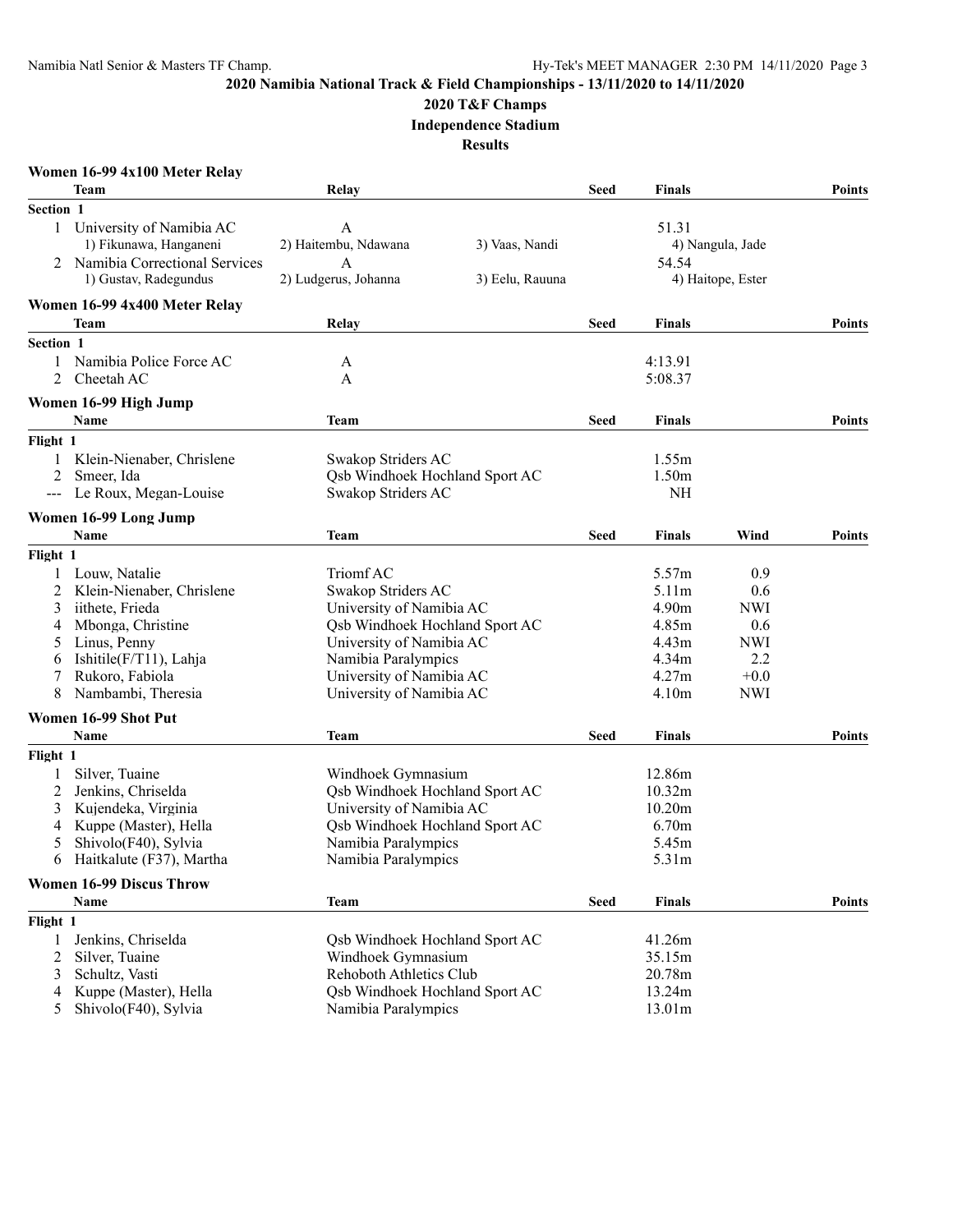**2020 T&F Champs**

**Independence Stadium**

**Results**

## **Women 16-99 Javelin Throw**

|                | Name                            | <b>Team</b>                    | <b>Seed</b>    | <b>Finals</b>  | <b>Points</b>           |
|----------------|---------------------------------|--------------------------------|----------------|----------------|-------------------------|
| Flight 1       |                                 |                                |                |                |                         |
| 1              | Jenkins, Chriselda              | Qsb Windhoek Hochland Sport AC |                | 31.98m         |                         |
| $\overline{2}$ | Hatting, Jene                   | Windhoek Gymnasium             |                | 30.99m         |                         |
| 3              | Silver, Tuaine                  | Windhoek Gymnasium             |                | 26.11m         |                         |
| 4              | Xu, Huber                       | Osb Windhoek Hochland Sport AC |                | 25.86m         |                         |
| 5              | Schultz, Vasti                  | Rehoboth Athletics Club        |                | 25.02m         |                         |
| 6              | Kuppe (Master), Hella           | Qsb Windhoek Hochland Sport AC |                | 14.99m         |                         |
|                | Men 16-99 100 Meter Dash        |                                |                |                |                         |
|                | <b>Name</b>                     | <b>Team</b>                    | <b>Seed</b>    | <b>Prelims</b> |                         |
|                | Heat 1 Preliminaries Wind: -2.3 |                                |                |                |                         |
| 1              | Murere, Hatago                  | Namibia Police Force AC        |                | 11.17 Q        | 1                       |
| 2              | Nekundi, Onesmus                | University of Namibia AC       |                | 11.31 Q        | 1                       |
| $\overline{2}$ | Tjiviju, Even                   | Namibia Correctional Services  |                | 11.31 Q        | 1                       |
| 4              | Cloete, Valenchio               | University of Namibia AC       |                | 11.39 q        | 1                       |
| 5              | Appols, Gregor                  | University of Namibia AC       |                | 11.51          | 1                       |
| 6              | Narib, Junior                   | Swakop Striders AC             |                | 12.00          | 1                       |
| 7              | Basson, Jurgen Gideon           | Golden Cheetah AC              |                | 12.32          | $\mathbf{1}$            |
|                | Heat 2 Preliminaries Wind: -3.0 |                                |                |                |                         |
| 1              | Diergaardt, Sandro              | Namibia Police Force AC        |                | 11.09 Q        | 2                       |
| 2              | Tities, Kenneth                 | University of Namibia AC       |                | 11.19 Q        | $\overline{2}$          |
| 3              | Cassy, Theofilus                | Namib Lions AC                 |                | 11.47          | $\overline{c}$          |
| 4              | Ludwig, Dwayne                  | Swakop Striders AC             |                | 11.54          | $\overline{c}$          |
| 5              | Bonifatius, Desiderius          | Namibia Defence Force AC       |                | 11.59          | $\overline{2}$          |
| 6              | Martin, Marco                   | Swakop Striders AC             |                | 11.63          | $\overline{c}$          |
| 7              | Ashipala (T46), Tangeni         | Namibia Paralympics            |                | 12.02          | $\overline{c}$          |
| 8              | Kinda(T12), Chris               | Namibia Paralympics            |                | 12.54          | $\overline{2}$          |
|                | Heat 3 Preliminaries Wind: -3.6 |                                |                |                |                         |
| 1              | Narib, Ernst                    | Namibia Police Force AC        |                | 11.22 Q        | 3                       |
| 2              | Gaseb, Elvis                    | Namib Lions AC                 |                | 11.49 Q        | $\overline{\mathbf{3}}$ |
| 3              | Tsumib, Wesley                  | Swakop Striders AC             |                | 11.72          | 3                       |
| 4              | De Koe, Ruwayno                 | Osb Windhoek Hochland Sport AC |                | 11.89          | $\overline{\mathbf{3}}$ |
| 5              | Shikongo(T11), Ananias          | Welvitchia77 AC                |                | 12.02          | $\overline{\mathbf{3}}$ |
| 6              | Namene, Cecil                   | Triomf AC                      |                | 12.30          | $\overline{\mathbf{3}}$ |
|                | Men 16-99 100 Meter Dash        |                                |                |                |                         |
|                | <b>Name</b>                     |                                | <b>Prelims</b> | <b>Finals</b>  |                         |
|                |                                 | <b>Team</b>                    |                |                |                         |
|                | Section 1 Finals Wind: -0.8     |                                |                |                |                         |
| 1              | Diergaardt, Sandro              | Namibia Police Force AC        | 11.09          | 10.80          |                         |
| 2              | Narib, Ernst                    | Namibia Police Force AC        | 11.22          | 10.93          |                         |
| 3              | Murere, Hatago                  | Namibia Police Force AC        | 11.17          | 11.07          |                         |
| 4              | Tities, Kenneth                 | University of Namibia AC       | 11.19          | 11.19          |                         |
| 5              | Nekundi, Onesmus                | University of Namibia AC       | 11.31          | 11.26          |                         |
| 6              | Gaseb, Elvis                    | Namib Lions AC                 | 11.49          | 11.28          |                         |
| 7              | Cloete, Valenchio               | University of Namibia AC       | 11.39          | 11.39          |                         |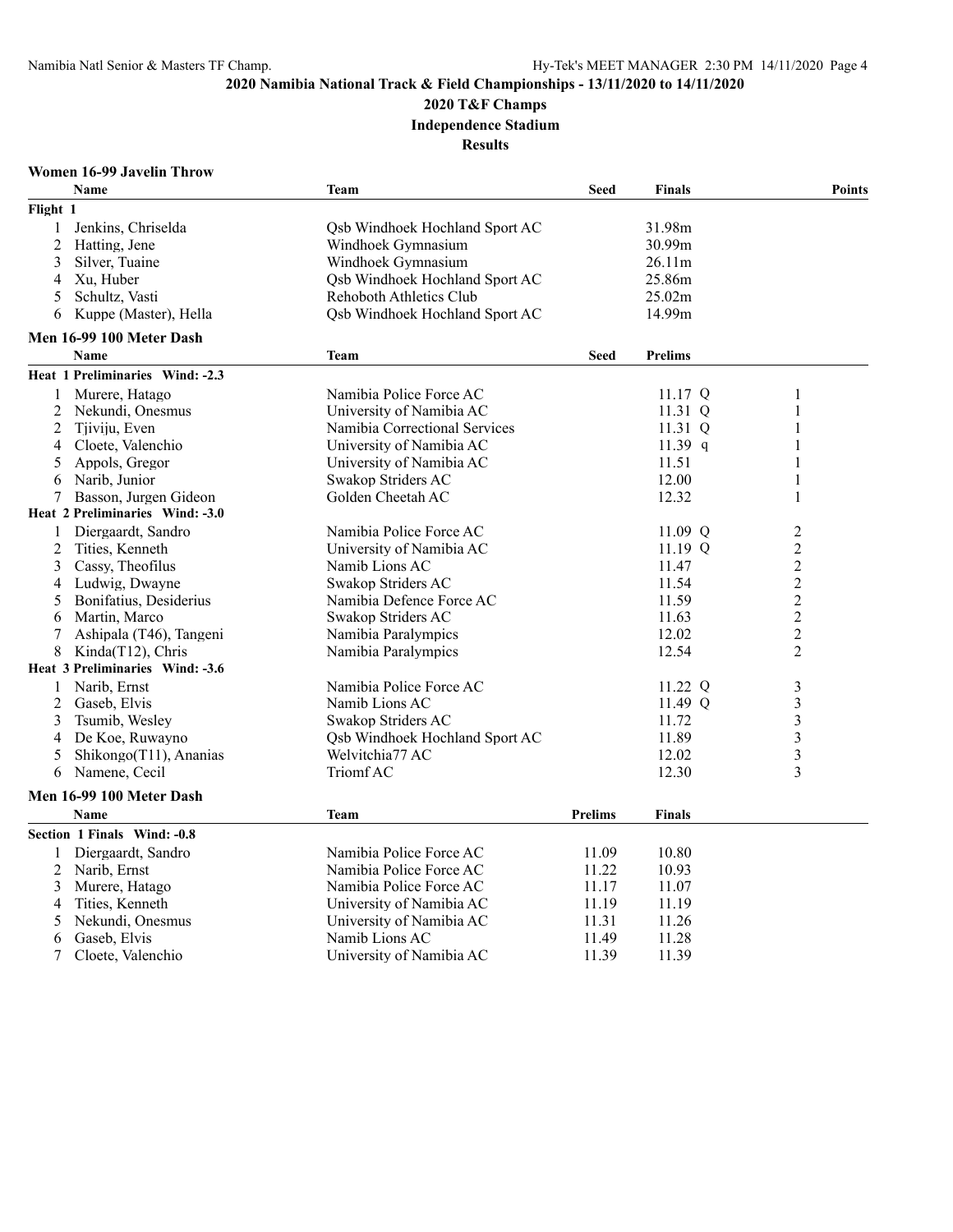## **2020 T&F Champs**

**Independence Stadium**

**Results**

## **Men 16-99 200 Meter Dash**

|                | Name                            | <b>Team</b>                           | Seed           | <b>Prelims</b> |                                  |
|----------------|---------------------------------|---------------------------------------|----------------|----------------|----------------------------------|
|                | Heat 1 Preliminaries Wind: +0.0 |                                       |                |                |                                  |
| 1              | Cassy, Theofilus                | Namib Lions AC                        |                | 22.65 Q        | 1                                |
| 2              | Shikongo(T11), Ananias          | Welvitchia77 AC                       |                | 22.92 Q        | 1                                |
| 3              | Theron, Konrad                  | Windhoek Gymnasium                    |                | 23.35          | 1                                |
| 4              | Markus, Elia                    | Omuthiya AC                           |                | 24.24          | $\mathbf{1}$                     |
|                | Heat 2 Preliminaries Wind: 1.0  |                                       |                |                |                                  |
|                | Tities, Kenneth                 | University of Namibia AC              |                | 21.94 Q        | $\overline{c}$                   |
| 2              | Nambala (T13), Johannes         | Welvitchia77 AC                       |                | 22.57 Q        | $\sqrt{2}$                       |
| 3              | Tsumib, Wesley                  | Swakop Striders AC                    |                | 22.61          | $\overline{c}$                   |
| 4              | Ashipala (T46), Tangeni         | Namibia Paralympics                   |                | 23.09          | $\overline{c}$                   |
| 5              | Martin, Marco                   | Swakop Striders AC                    |                | 23.35          |                                  |
| 6              | Maswahu, Gift                   | <b>Qsb Windhoek Hochland Sport AC</b> |                | 24.42          | $\frac{2}{2}$                    |
| 7              | Shitimwene(T46), Israel         | Namibia Paralympics                   |                | 26.21          | $\overline{2}$                   |
|                | Heat 3 Preliminaries Wind: -1.2 |                                       |                |                |                                  |
|                | Narib, Ernst                    | Namibia Police Force AC               |                | 21.60 Q        |                                  |
| 1              |                                 | Namibia Police Force AC               |                |                | $\mathfrak{Z}$<br>$\mathfrak{Z}$ |
| 2              | Murere, Hatago                  | Namib Lions AC                        |                | 22.20 Q        | $\overline{\mathbf{3}}$          |
| 3              | Gaseb, Elvis                    |                                       |                | 22.63          |                                  |
| 4              | Nekundi, Onesmus                | University of Namibia AC              |                | 22.90          | $\overline{\mathbf{3}}$          |
| 5              | Bonifatius, Desiderius          | Namibia Defence Force AC              |                | 22.98          | $\overline{\mathbf{3}}$          |
| 6              | Basson, Jurgen Gideon           | Golden Cheetah AC                     |                | 25.38          | 3                                |
|                | Heat 4 Preliminaries Wind: 1.8  |                                       |                |                |                                  |
| 1              | Geldenhuys, Ivan Dani           | <b>Qsb Windhoek Hochland Sport AC</b> |                | 22.47 Q        | 4                                |
| 2              | Appols, Gregor                  | University of Namibia AC              |                | 22.80 Q        | 4                                |
| 3              | Nyambe, Sebastian               | Namibia Defence Force AC              |                | 23.10          | 4                                |
| 4              | Narib, Junior                   | Swakop Striders AC                    |                | 24.05          | 4                                |
|                | Men 16-99 200 Meter Dash        |                                       |                |                |                                  |
|                | Name                            | <b>Team</b>                           | <b>Prelims</b> | <b>Finals</b>  | <b>Points</b>                    |
|                | Section 1 Finals Wind: 1.1      |                                       |                |                |                                  |
| 1              | Narib, Ernst                    | Namibia Police Force AC               | 21.60          | 20.94          |                                  |
| 2              | Geldenhuys, Ivan Dani           | Osb Windhoek Hochland Sport AC        | 22.47          | 21.31          |                                  |
| 3              | Murere, Hatago                  | Namibia Police Force AC               | 22.20          | 21.63          |                                  |
| 4              | Tities, Kenneth                 | University of Namibia AC              | 21.94          | 22.00          |                                  |
| 5              | Cassy, Theofilus                | Namib Lions AC                        | 22.65          | 22.37          |                                  |
| 6              | Nambala (T13), Johannes         | Welvitchia77 AC                       | 22.57          | 22.64          |                                  |
| 7              | Appols, Gregor                  | University of Namibia AC              | 22.80          | 22.81          |                                  |
| 8              | Shikongo(T11), Ananias          | Welvitchia77 AC                       | 22.92          | 23.00          |                                  |
|                |                                 |                                       |                |                |                                  |
|                | Men 16-99 400 Meter Dash        |                                       |                |                |                                  |
|                | Name                            | <b>Team</b>                           | Seed           | <b>Prelims</b> |                                  |
|                | <b>Heat 1 Preliminaries</b>     |                                       |                |                |                                  |
|                | Shimanda, Sam                   | Namibia Police Force AC               |                | 50.42 Q        | 1                                |
| 2              | Muyenga, Johannes               | University of Namibia AC              |                | 52.66 Q        | 1                                |
| 3              | Kaputuaza, Venomukono           | Namib Lions AC                        |                | 56.25          | $\mathbf{1}$                     |
|                | 4 Appolus, Sherwin              | Rehoboth Athletics Club               |                | 57.37          | $\mathbf{1}$                     |
|                | <b>Heat 2 Preliminaries</b>     |                                       |                |                |                                  |
|                | 1 Narib, Ernst                  | Namibia Police Force AC               |                | 50.94 Q        | 2                                |
| $\overline{2}$ | Otsile, Abraham                 | Namibia Police Force AC               |                | 51.37 Q        | $\overline{2}$                   |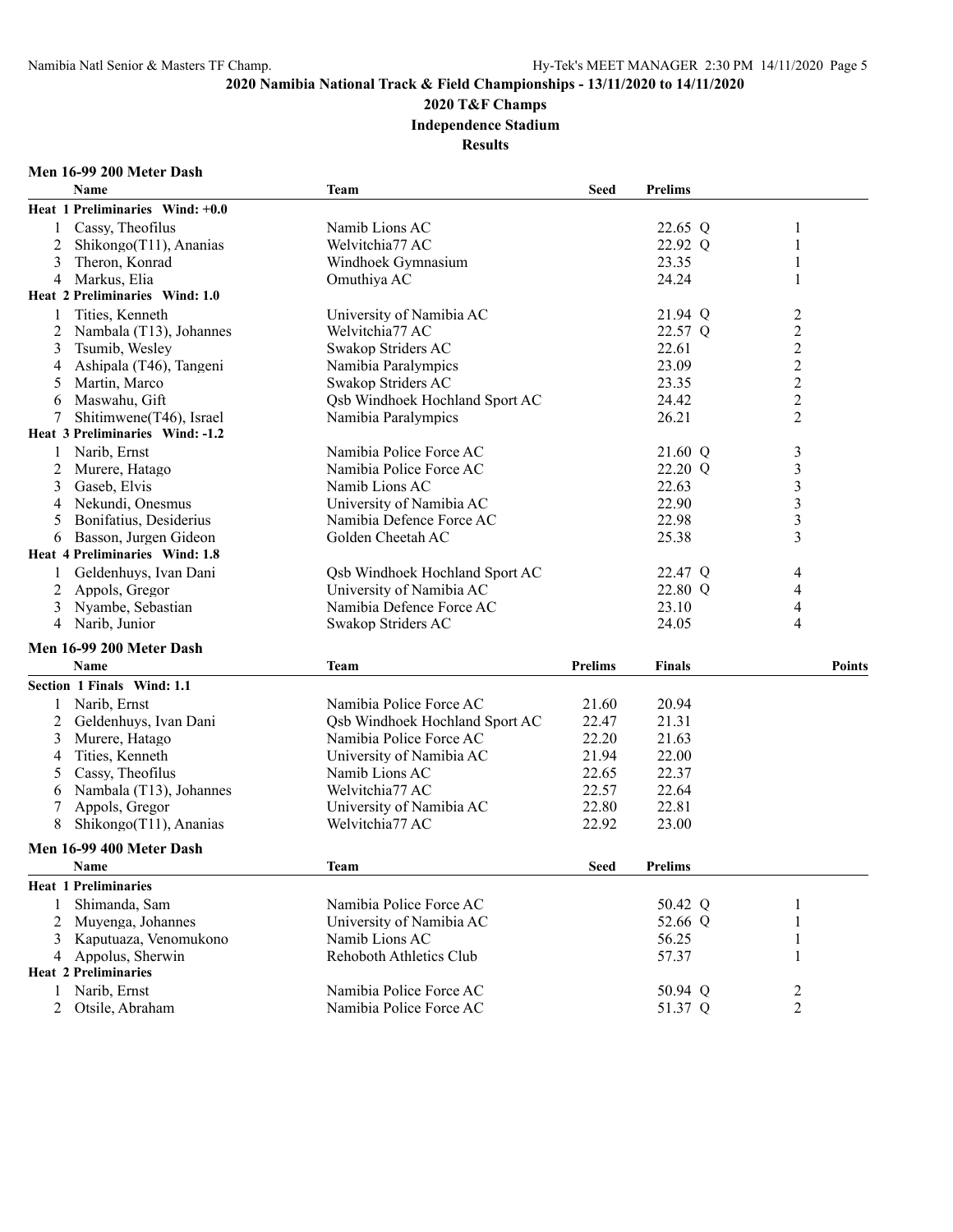**2020 T&F Champs**

**Independence Stadium**

|           | <b>Name</b>                           | Team                                  | <b>Seed</b>    | <b>Prelims</b>     |                         |
|-----------|---------------------------------------|---------------------------------------|----------------|--------------------|-------------------------|
| 3         | Kandimba, Festus                      | University of Namibia AC              |                | 51.41 $q$          | $\overline{2}$          |
| 4         | Kawiwi, Enock                         | Namib Lions AC                        |                | 54.11              | $\mathbf{2}$            |
| 5         | Kinda(T12), Chris                     | Namibia Paralympics                   |                | 55.19              | $\overline{2}$          |
|           | <b>Heat 3 Preliminaries</b>           |                                       |                |                    |                         |
| 1         | Geldenhuys, Ivan Dani                 | Qsb Windhoek Hochland Sport AC        |                | 47.92 Q            | 3                       |
| 2         | Appols, Mervin                        | Omaruru AC                            |                | 49.39 Q            | $\overline{\mathbf{3}}$ |
| 3         | Nambala (T13), Johannes               | Welvitchia77 AC                       |                | 49.75 q            |                         |
| 4         | Ashipala (T46), Tangeni               | Namibia Paralympics                   |                | 52.86              | $\frac{3}{3}$           |
| 5         | Maswahu, Gift                         | <b>Qsb Windhoek Hochland Sport AC</b> |                | 53.44              | $\overline{3}$          |
| 6         | Hainana, Victor                       | Namib Lions AC                        |                | 56.20              | 3                       |
|           | Men 16-99 400 Meter Dash              |                                       |                |                    |                         |
|           | Name                                  | <b>Team</b>                           | <b>Prelims</b> | <b>Finals</b>      | <b>Points</b>           |
|           | <b>Section 1 Finals</b>               |                                       |                |                    |                         |
| 1         | Geldenhuys, Ivan Dani                 | Qsb Windhoek Hochland Sport AC        | 47.92          | 47.15              |                         |
| 2         | Narib, Ernst                          | Namibia Police Force AC               | 50.94          | 47.66              |                         |
| 3         | Shimanda, Sam                         | Namibia Police Force AC               | 50.42          | 49.50              |                         |
| 4         | Nambala (T13), Johannes               | Welvitchia77 AC                       | 49.75          | 51.30              |                         |
| 5         | Kandimba, Festus                      | University of Namibia AC              | 51.41          | 51.54              |                         |
| 6         | Otsile, Abraham                       | Namibia Police Force AC               | 51.37          | 51.95              |                         |
| 7         | Muyenga, Johannes                     | University of Namibia AC              | 52.66          | 54.79              |                         |
| $---$     | Appols, Mervin                        | Omaruru AC                            | 49.39          | <b>DNF</b>         |                         |
|           | <b>Men 16-99 800 Meter Run</b>        |                                       |                |                    |                         |
|           | Name                                  | Team                                  | <b>Seed</b>    | <b>Finals</b>      | <b>Points</b>           |
| Section 1 |                                       |                                       |                |                    |                         |
| 1         | Nghipandulwa, Daniel                  | University of Namibia AC              |                | 1:54.95            |                         |
| 2         | Ashuulu, Vaino                        | Cheetah AC                            |                | 1:55.40            |                         |
| 3         | Mavenjono, Uhorera                    | Namibia Correctional Services         |                | 1:55.69            |                         |
| 4         | Dam, David                            | Omaruru AC                            |                | 1:56.33            |                         |
| 5         | Muyenga, Johannes                     | University of Namibia AC              |                | 1:58.17            |                         |
| 6         | Angula, Arno                          | Cheetah AC                            |                | 1:58.38            |                         |
| 7         | Nghifenwa, Jona                       | University of Namibia AC              |                | 2:04.37            |                         |
| 8         | Kaluli(T37), Petrus                   | Namibia Paralympics                   |                | 2:15.65            |                         |
| 9         | Petrus, Moses                         | Olupale AC                            |                | 2:26.43            |                         |
|           |                                       |                                       |                |                    |                         |
|           | Men 16-99 1500 Meter Run<br>Name      | Team                                  | <b>Seed</b>    | <b>Finals</b>      | <b>Points</b>           |
| Section 1 |                                       |                                       |                |                    |                         |
|           |                                       |                                       |                |                    |                         |
|           | 1 Shaliaxwe, Jeremia                  | Namibia Police Force AC               |                | 3:59.85            |                         |
| 2         | Dam, David                            | Omaruru AC                            |                | 4:01.01            |                         |
| 3         | Mavenjono, Uhorera                    | Namibia Correctional Services         |                | 4:09.92            |                         |
| 4         | Shigwedha, Thomas                     | Namibia Correctional Services         |                | 4:14.76            |                         |
| 5         | Oskar, Komeya                         | Namibia Defence Force AC              |                | 4:14.93            |                         |
| 6         | Nakapata, Sam                         | Kakadhinwa AC                         |                | 4:21.81            |                         |
| 7         | Nghifenwa, Jona                       | University of Namibia AC              |                | 4:28.03            |                         |
| 8         | Ashuulu, Vaino                        | Cheetah AC                            |                | 4:28.54            |                         |
|           |                                       |                                       |                |                    |                         |
| 9<br>10   | Nambuli, Joseph<br>Cornelius, Simon K | Kakadhinwa AC<br>Golden Cheetah AC    |                | 4:34.73<br>4:36.97 |                         |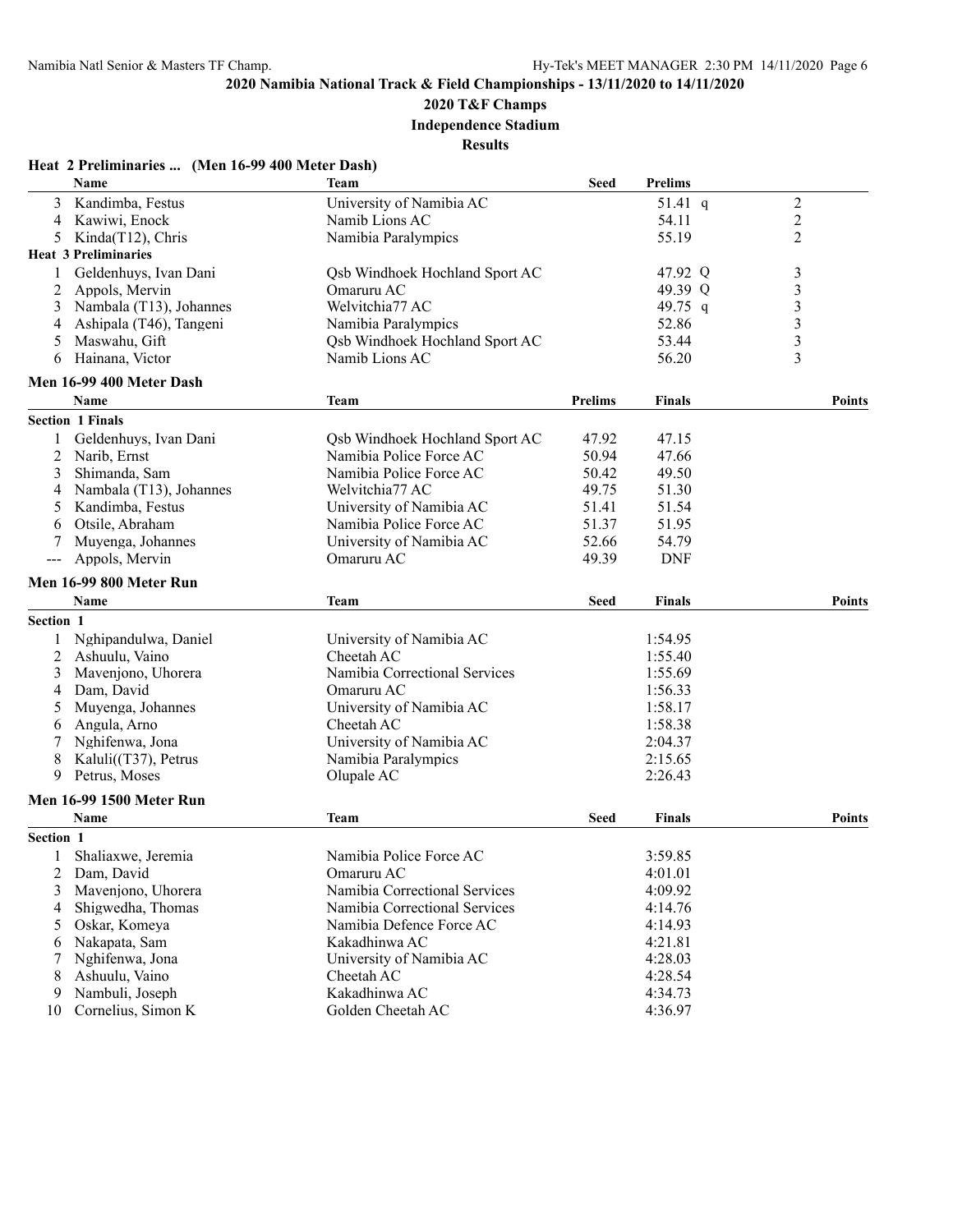# **2020 T&F Champs**

**Independence Stadium**

|                | Section 1  (Men 16-99 1500 Meter Run) |                                |                       |                  |                  |               |
|----------------|---------------------------------------|--------------------------------|-----------------------|------------------|------------------|---------------|
|                | Name                                  | <b>Team</b>                    | <b>Seed</b>           | <b>Finals</b>    |                  | <b>Points</b> |
| 11             | Shilongo, Filemon                     | Windhoek Gymnasium             |                       | 4:45.25          |                  |               |
|                | 12 Petrus, Moses                      | Olupale AC                     |                       | 4:49.97          |                  |               |
| 13             | Kaluli $(T37)$ , Petrus               | Namibia Paralympics            |                       | 4:54.87          |                  |               |
| $---$          | Angula, Arno                          | Cheetah AC                     |                       | <b>DNF</b>       |                  |               |
|                | <b>Men 16-99 5000 Meter Run</b>       |                                |                       |                  |                  |               |
|                | <b>Name</b>                           | <b>Team</b>                    | <b>Seed</b>           | <b>Finals</b>    |                  | <b>Points</b> |
| Section 1      |                                       |                                |                       |                  |                  |               |
| 1              | Kefas, Kondjashili                    | Namibia Police Force AC        |                       | 14:24.15         |                  |               |
| 2              | Paulus, Daniel                        | Namibia Correctional Services  |                       | 14:26.27         |                  |               |
| 3              | Shigwedha, Thomas                     | Namibia Correctional Services  |                       | 15:25.98         |                  |               |
| 4              | Matheus, Jesaja                       | Namibia Correctional Services  |                       | 15:43.84         |                  |               |
| 5              | Onesmus, Junias                       | Cheetah AC                     |                       | 16:07.51         |                  |               |
| 6              | Du Ploy, Divan                        | Qsb Windhoek Hochland Sport AC |                       | 16:10.38         |                  |               |
| 7              | Boois, Johannes                       | University of Namibia AC       |                       | 16:15.36         |                  |               |
| 8              | Nambuli, Joseph                       | Kakadhinwa AC                  |                       | 16:15.86         |                  |               |
| 9              | Nghifivali, Thomas                    | Namibia Correctional Services  |                       | 16:45.81         |                  |               |
| 10             | Thomas, Andreas                       | Nys-Rietfontein AC             |                       | 16:47.03         |                  |               |
|                | Nakapata, Sam                         | Kakadhinwa AC                  |                       | <b>DNF</b>       |                  |               |
|                | <b>Men 16-99 10000 Meter Run</b>      |                                |                       |                  |                  |               |
|                | Name                                  | <b>Team</b>                    | <b>Seed</b>           | <b>Finals</b>    |                  | <b>Points</b> |
| Section 1      |                                       |                                |                       |                  |                  |               |
| 1              | Kefas, Kondjashili                    | Namibia Police Force AC        |                       | 30:18.41         |                  |               |
| 2              | Teofelus, Lisias                      | Cheetah AC                     |                       | 32:34.10         |                  |               |
| 3              | Matheus, Jesaja                       | Namibia Correctional Services  |                       | 32:39.94         |                  |               |
| 4              | Haufiku, Henock                       | Cheetah AC                     |                       | 34:13.66         |                  |               |
| 5              | Kaundinge, Steven                     | Namibia Correctional Services  |                       | 34:53.50         |                  |               |
| 6              | Matti, Hafeni                         | Nys-Rietfontein AC             |                       | 36:26.80         |                  |               |
|                |                                       |                                |                       |                  |                  |               |
|                | Men 16-99 400 Meter Hurdles<br>Name   | Team                           | <b>Seed</b>           | <b>Finals</b>    |                  | Points        |
| Section 1      |                                       |                                |                       |                  |                  |               |
|                |                                       |                                |                       |                  |                  |               |
| 1              | Mathys, Deevan                        | University of Namibia AC       |                       | 59.64            | 1                |               |
| 2              | Otsile, Abraham                       | Namibia Police Force AC        |                       | 1:02.31          | 1                |               |
| 3              | Beukes, Elrico                        | Tsaraxa Eibes AC               |                       | 1:03.05          | 1                |               |
| $\overline{4}$ | Swartbooi, Rivaldo                    | University of Namibia AC       |                       | 1:08.87          | $\mathbf{1}$     |               |
| Section 2      |                                       |                                |                       |                  |                  |               |
| 1              | Louw, Leander                         | Triomf AC                      |                       | 58.43            | $\overline{2}$   |               |
| 2              | Kawiwi, Enock                         | Namib Lions AC                 |                       | 1:00.14          | $\boldsymbol{2}$ |               |
| 3              | Brandt, Cameron                       | University of Namibia AC       |                       | 1:02.49          | $\overline{2}$   |               |
|                | Men 16-99 4x100 Meter Relay           |                                |                       |                  |                  |               |
|                | <b>Team</b>                           | Relay                          | <b>Seed</b>           | <b>Finals</b>    |                  | <b>Points</b> |
| Section 1      |                                       |                                |                       |                  |                  |               |
|                | 1 Namib Lions AC                      | $\mathbf{A}$                   |                       | 43.02            |                  |               |
|                | 1) Cassy, Theofilus                   | 2) Goagoseb, Kelvin            | 3) Kamuaruuma, Sydney | 4) Gaseb, Elvis  |                  |               |
|                | Namibia Police Force AC               | A                              |                       | 43.13            |                  |               |
|                | 1) Diergaardt, Sandro                 | 2) Otsile, Abraham             | 3) Murere, Hatago     | 4) Shimanda, Sam |                  |               |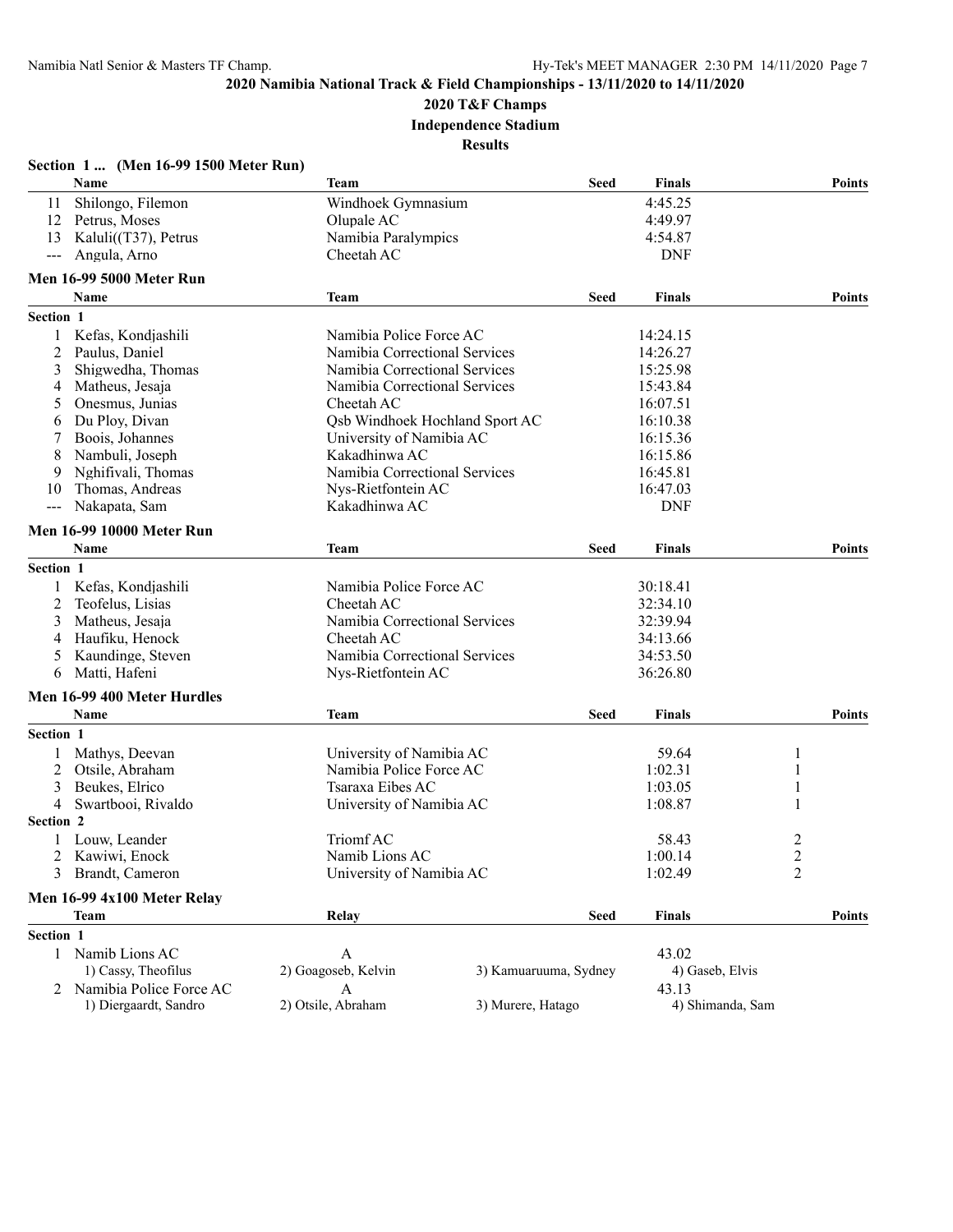## **2020 T&F Champs**

**Independence Stadium**

|                | <b>Team</b>                 | Relay                                 | <b>Seed</b>           | <b>Finals</b>     |                       | <b>Points</b> |
|----------------|-----------------------------|---------------------------------------|-----------------------|-------------------|-----------------------|---------------|
| 3              | University of Namibia AC    | $\mathbf{A}$                          |                       | 43.14             |                       |               |
|                | 1) Cloete, Valenchio        | 2) Appols, Gregor                     | 3) Tities, Kenneth    |                   | 4) Nekundi, Onesmus   |               |
|                | 4 University of Namibia AC  | B                                     |                       | 44.90             |                       |               |
|                | 1) Beukes, Breyton          | 2) Mathys, Deevan                     | 3) Muyenga, Johannes  |                   | 4) Kandimba, Festus   |               |
|                | Men 16-99 4x400 Meter Relay |                                       |                       |                   |                       |               |
|                | Team                        | Relay                                 | Seed                  | <b>Finals</b>     |                       | <b>Points</b> |
| Section 1      |                             |                                       |                       |                   |                       |               |
|                | 1 Namibia Police Force AC   | A                                     |                       | 3:43.58           |                       |               |
|                | 1) Narib, Ernst             | 2) Shimanda, Sam                      | 3) Shaliaxwe, Jeremia |                   | 4) Kefas, Kondjashili |               |
|                | 2 University of Namibia AC  | A                                     |                       | 3:53.87           |                       |               |
|                | 1) Kandimba, Festus         | 2) Muyenga, Johannes                  | 3) Nekundi, Onesmus   |                   | 4) Perreira, Domingo  |               |
| 3              | Cheetah AC                  | A                                     |                       | 3:54.55           |                       |               |
|                | 1) Angula, Arno             | 2) Ashuulu, Vaino                     | 3) Onesmus, Junias    |                   | 4) Haufiku, Henock    |               |
|                | Men 16-99 High Jump         |                                       |                       |                   |                       |               |
|                | Name                        | Team                                  | <b>Seed</b>           | <b>Finals</b>     |                       | <b>Points</b> |
| Flight 1       |                             |                                       |                       |                   |                       |               |
| 1              | Samantu, Emmanuel           | University of Namibia AC              |                       | 2.10 <sub>m</sub> |                       |               |
| 2              | Dax, George                 | <b>Rehoboth Athletics Club</b>        |                       | 1.90m             |                       |               |
| 3              | Mathys, Deevan              | University of Namibia AC              |                       | 1.85m             |                       |               |
| 3              | Perreira, Domingo           | University of Namibia AC              |                       | J1.85m            |                       |               |
|                | Men 16-99 Long Jump         |                                       |                       |                   |                       |               |
|                | Name                        | <b>Team</b>                           | Seed                  | <b>Finals</b>     | Wind                  | <b>Points</b> |
| Flight 1       |                             |                                       |                       |                   |                       |               |
| 1              | Diergaardt, Sandro          | Namibia Police Force AC               |                       | 7.26m             | $-3.1$                |               |
| 2              | Mukwiilongo, Aston          | <b>Rehoboth Athletics Club</b>        |                       | 6.26m             | $-2.1$                |               |
| 3              | De Koe, Ruwayno             | <b>Qsb Windhoek Hochland Sport AC</b> |                       | 6.25m             | $-3.3$                |               |
| 4              | Afrikaner, Dawid            | Qsb Windhoek Hochland Sport AC        |                       | 6.18m             | $-3.0$                |               |
| 5              | Martin, Marco               | Swakop Striders AC                    |                       | 6.15m             | $-3.7$                |               |
| 6              | Beukes, Breyton             | University of Namibia AC              |                       | 5.81m             | <b>NWI</b>            |               |
| 7              | Beukes, Clinton             | Tsaraxa Eibes AC                      |                       | 5.57m             | $-2.6$                |               |
| 8              | Markus, Elia                | Omuthiya AC                           |                       | 5.51 <sub>m</sub> | $-4.6$                |               |
| 9              | Beukes, Elrico              | Tsaraxa Eibes AC                      |                       | 5.06m             | $-3.4$                |               |
| 10             | Shitimwene(T46), Israel     | Namibia Paralympics                   |                       | 4.05m             | $-1.6$                |               |
|                | Men 16-99 Triple Jump       |                                       |                       |                   |                       |               |
|                | Name                        | Team                                  | Seed                  | <b>Finals</b>     | Wind                  | <b>Points</b> |
| Flight 1       |                             |                                       |                       |                   |                       |               |
|                | Afrikaner, Dawid            | <b>Qsb Windhoek Hochland Sport AC</b> |                       | 14.67m            | 4.0                   |               |
| 2              | Andreas, Don                | <b>Rehoboth Athletics Club</b>        |                       | 14.44m            | <b>NWI</b>            |               |
| 3              | Makari, Greg                | University of Namibia AC              |                       | 14.18m            | 1.1                   |               |
| 4              | Dax, George                 | <b>Rehoboth Athletics Club</b>        |                       | 13.13m            | <b>NWI</b>            |               |
|                | Men 16-99 Shot Put          |                                       |                       |                   |                       |               |
|                | Name                        | <b>Team</b>                           | <b>Seed</b>           | <b>Finals</b>     |                       | <b>Points</b> |
| Flight 1       |                             |                                       |                       |                   |                       |               |
| 1              | Breytenbach, Leeor-el       | Windhoek Gymnasium                    |                       | 14.79m            |                       |               |
| 2              | Williams, Ryan              | Qsb Windhoek Hochland Sport AC        |                       | 13.93m            |                       |               |
| $\mathfrak{Z}$ | Kaanjuka, Hitjivirue        | Namibia Police Force AC               |                       | 11.54m            |                       |               |